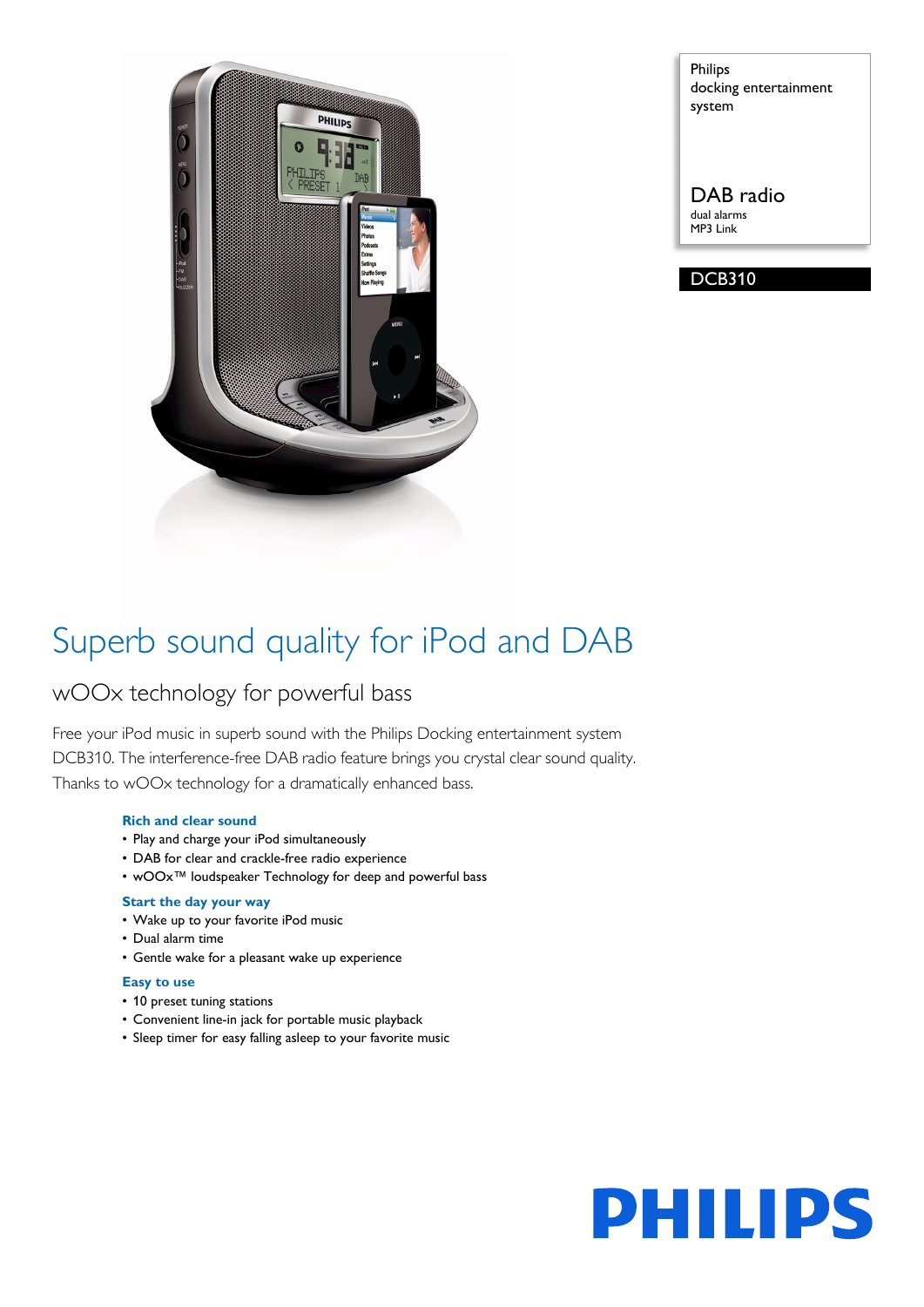# **Highlights**

# **DAB**

DAB (Digital Audio Broadcasting) digital radio is, on top of FM analog transmission, a new way of broadcasting radio via a network of terrestrial transmitters. It provides listeners with more choices and information delivered in clear and crackle-free sound quality. The technology allows the receiver to lock on to the strongest signal it can be find. With DAB digital stations there are no frequencies to remember, and sets are tuned by station name, so there is no returning on the move.

### **wOOx™ Technology**

wOOx technology is a revolutionary loudspeaker concept that allows you to hear and feel profoundly deep bass that is richer than any other audio system. Special speaker drivers work in harmony with the wOOx bass radiator, and precise tuning between the main driver and the tweeter ensures smooth transitions from low-mid to high frequencies. Dual suspension and a totally symmetrical sandwich construction deliver low and precise base without noticeable distortion. wOOx produces exceptionally deep and dynamic bass by using the speaker box full volume to truly magnify the impact of the music.

## **Wake up to iPod music**

DCB310/05

Wake up to your favorite iPod music

**10 preset tuning stations** 10 preset tuning stations

### **Convenient line-in jack**

Line-in connection allows you to play your music on other device with the Philips player, just simply connect the player to the Line-out or Audio-out, or to connect the headphone jack of other media players such as CD or DVD player, VCR and MP3 player.